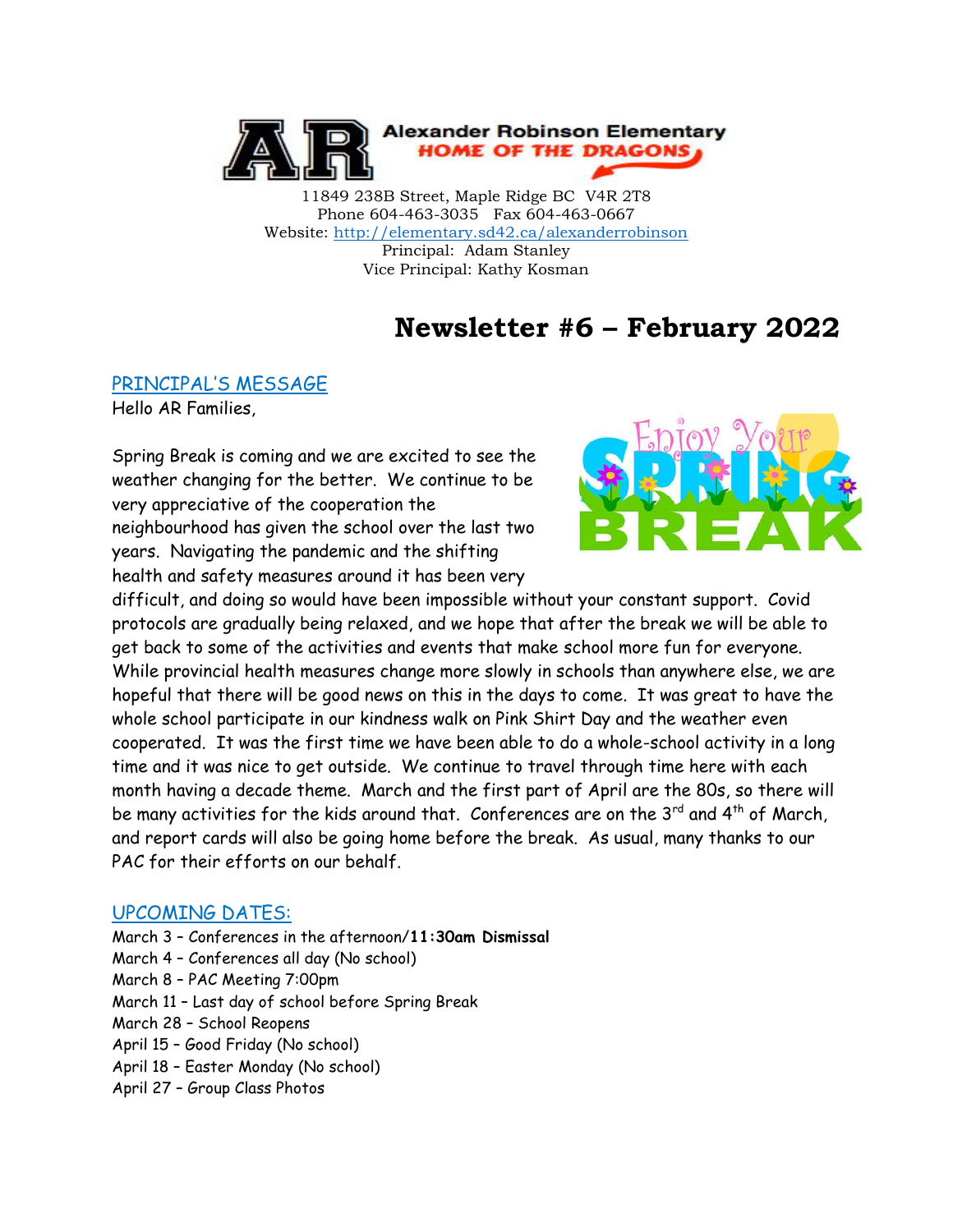## KINDERGARTEN REGISTRATION DATES FOR THE 2022-23 SCHOOL YEAR

Any child who turns 5 years old in 2022 (born in 2017) is eligible to register for the 2022-23 school year. Registration dates are posted on the School District Website. Kindergarten registration is



done on the Parent Portal. Registration opens at 12:00pm (noon) on the first day of each registration phase. Sibling Registration – January 5-11, 2022-closed Enviro Registration – January 12-14, 2022-closed Choice Registration – January 19-24, 2022-closed General Registration – February 2-8, 2022-closed Late Registration – February 23- July 31, 2022 Open Registration – August 17, 2022 and on

For more information, download the kindergarten registration brochure at <https://www.sd42.ca/assets/media/202223-Kindergarten-Registration-Brochure-web.pdf> or visit the school district kindergarten registration page at [https://www.sd42.ca/kindergarten](https://www.sd42.ca/kindergarten-registration/)[registration/](https://www.sd42.ca/kindergarten-registration/)

## WHAT TO DO WHEN SICK AND GUIDELINES ON INTERNATIONAL TRAVEL



The BC Centre for Disease Control has updated its guidance on when to get a COVID-19 test and when to self-isolate. See the *[What to do when](https://www.sd42.ca/assets/media/Daily-Health-Assessment-January-2022.pdf)  [sick](https://www.sd42.ca/assets/media/Daily-Health-Assessment-January-2022.pdf)* flowchart for a summary of this guidance.

Families must also continue to follow federal requirements when returning from international travel: [https://travel.gc.ca/travel](https://travel.gc.ca/travel-covid/travel-restrictions/covid-vaccinated-travellers-entering-canada#children)[covid/travel-restrictions/covid-vaccinated-travellers-entering](https://travel.gc.ca/travel-covid/travel-restrictions/covid-vaccinated-travellers-entering-canada#children)[canada#children](https://travel.gc.ca/travel-covid/travel-restrictions/covid-vaccinated-travellers-entering-canada#children)

### PLEASE LABEL YOUR CHILD'S BELONGINGS

Please be sure to label your every item of your child's belongings so it is easier for us to identify the owners.